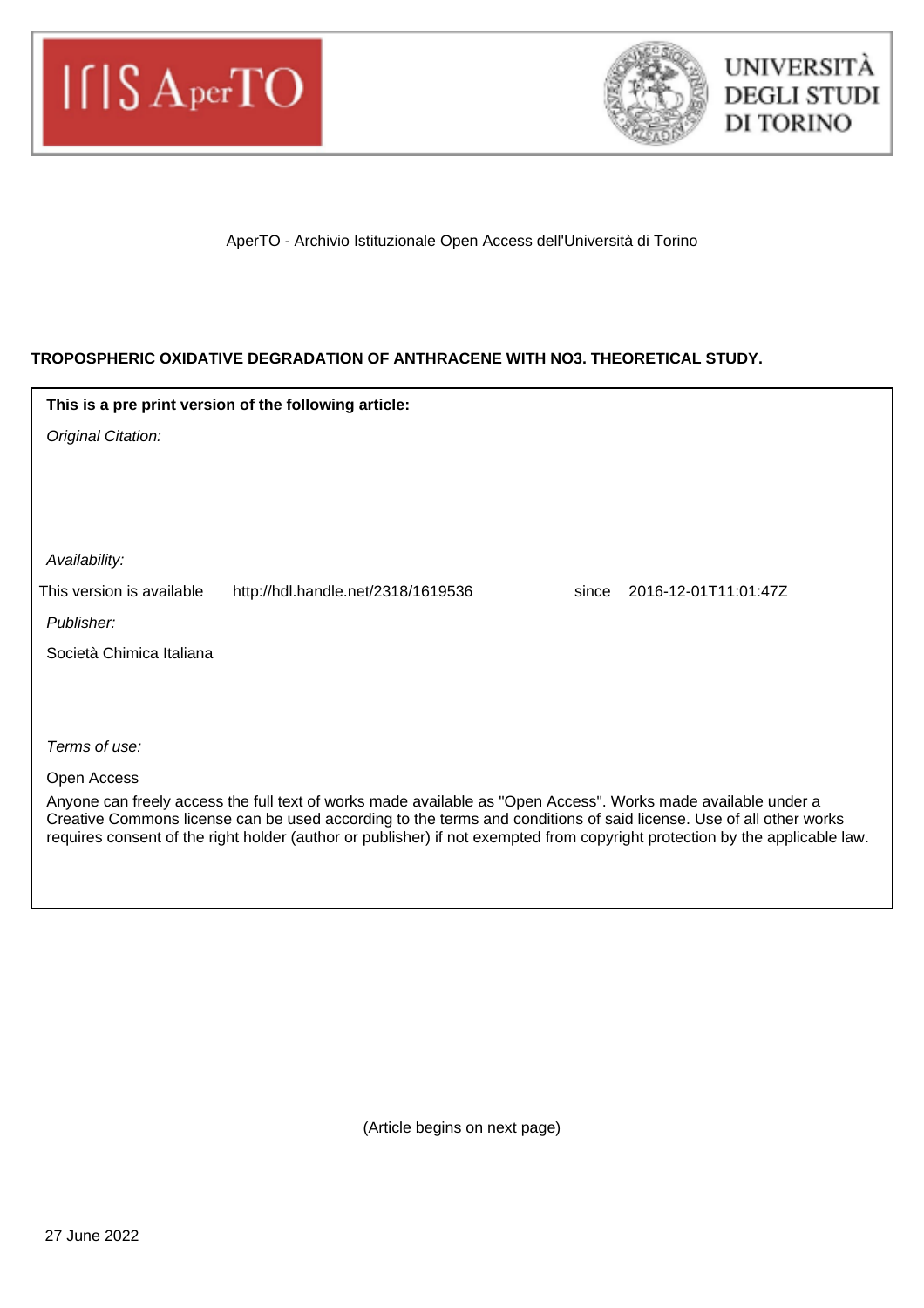

## **Tropospheric oxidative degradation of anthracene with NO3. Theoretical Study.**

*Andrea Maranzana<sup>1</sup> [andrea.maranzana@unito.it,](mailto:andrea.maranzana@unito.it) Glauco Tonachini<sup>1</sup> <sup>1</sup>Università di Torino, dipartimento di Chimica, Corso Massimo D'Azeglio 48, Torino*

### **1. Introduction**

Polycyclic aromatic hydrocarbons (PAHs) are ubiquitous and toxic[1] environmental pollutants present in atmosphere. They are emitted into the atmosphere during incomplete combustion of fossil fuels[2] and biomass. Under typical atmospheric conditions, anthracene is partitioned between gas and particle phases [Figures 10.2 and 10.3 in ref. 3] for which oxidative degradation can present mechanistic differences. The reaction with  $NO<sub>3</sub>$  might dominate the loss pathway during night-time. However, current knowledge of the  $NO_3$ -initiated atmospheric oxidation of naphthalene is still limited[4]. The reactivity of PAHs in the gas phase is significantly greater than when associated with carbonaceous particles [**Errore. Il segnalibro non è definito.**], suggesting that the particle surface may have an inhibiting effect on the heterogeneous reaction. However, the reaction of PAHs with ozone adsorbed on graphite particles is 2 orders of magnitude faster than the corresponding gas phase reactions [5].

With this theoretical study we explore the reaction mechanisms of anthracene with  $NO<sub>3</sub>$ , in the gas and particle phases (in this study a soot platelet is modelled by a larger  $C_{60}H_{20}$  PAH) in order to explain possible differences in terms of mechanism and kinetics.

#### **2. Results**

The geometries of the reactants, transition structures, intermediates, and products have been optimized at the M06-2X level with the  $6-31G(d,p)$  basis set. Single-point energies of various species were calculated at the M06-2X/cc-pVTZ level.



**Fig. 1** – *Reaction mechanism in the gas phase*